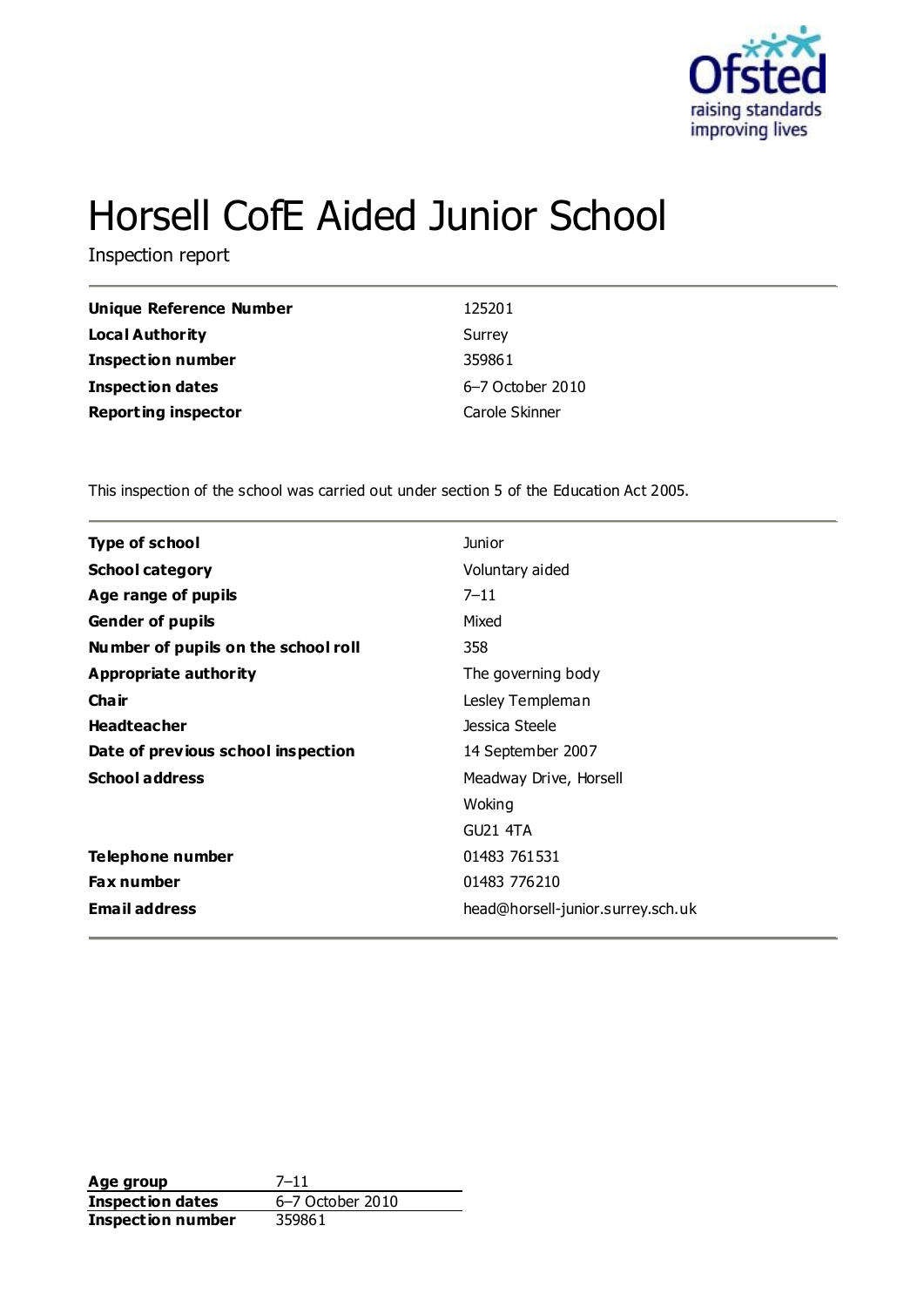The Office for Standards in Education, Children's Services and Skills (Ofsted) regulates and inspects to achieve excellence in the care of children and young people, and in education and skills for learners of all ages. It regulates and inspects childcare and children's social care, and inspects the Children and Family Court Advisory Support Service (Cafcass), schools, colleges, initial teacher training, work-based learning and skills training, adult and community learning, and education and training in prisons and other secure establishments. It assesses council children's services, and inspects services for looked after children, safeguarding and child protection.

Further copies of this report are obtainable from the school. Under the Education Act 2005, the school must provide a copy of this report free of charge to certain categories of people. A charge not exceeding the full cost of reproduction may be made for any other copies supplied.

If you would like a copy of this document in a different format, such as large print or Braille, please telephone 0300 1234 234, or email **[enquiries@ofsted.gov.uk](mailto:enquiries@ofsted.gov.uk)**.

You may copy all or parts of this document for non-commercial educational purposes, as long as you give details of the source and date of publication and do not alter the documentation in any way.

To receive regular email alerts about new publications, including survey reports and school inspection reports, please visit our website and go to 'Subscribe'.

Royal Exchange Buildings St Ann's Square Manchester M2 7LA T: 0300 1234 234 Textphone: 0161 618 8524 E: **[enquiries@ofsted.gov.uk](mailto:enquiries@ofsted.gov.uk)**

W: **[www.ofsted.gov.uk](http://www.ofsted.gov.uk/)**

© Crown copyright 2010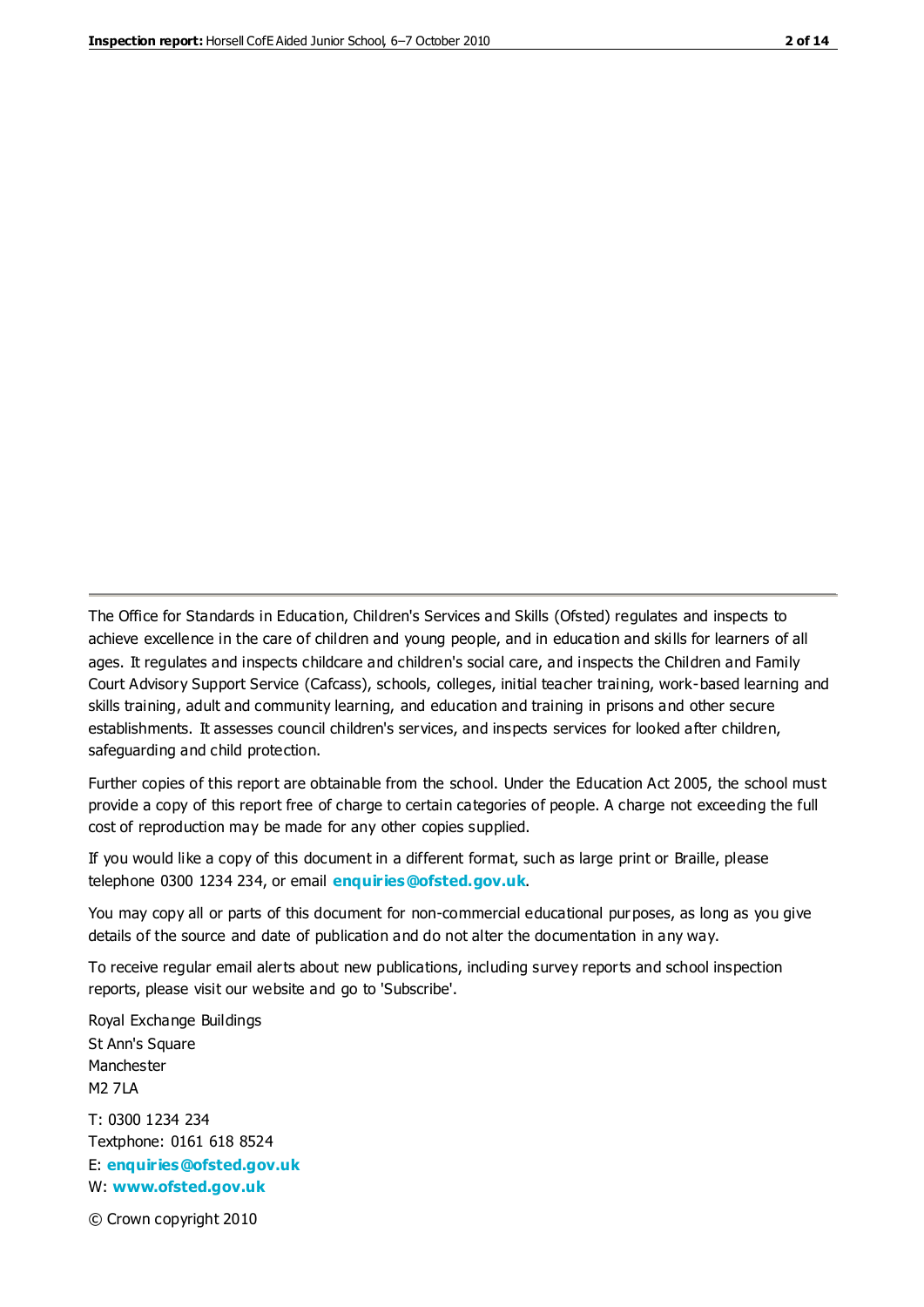# **Introduction**

This inspection was carried out by three additional inspectors. The inspectors visited 18 lessons taught by 12 teachers and held meetings with governors, staff, groups of pupils and the School Improvement Partner. They observed the school's work and looked at the school improvement plan, pupils' work, assessment information, minutes of governing body meetings and the school's analysis of pupils' progress in each year group. Inspectors also analysed 147 questionnaires completed by parents and carers.

The inspection team reviewed many aspects of the school's work. It looked in detail at the following:

- **n** how effectively the school is improving teaching, assessment and the curriculum in order to raise attainment, particularly in mathematics and for more-able girls
- $\blacksquare$  to what extent the school is eliminating inequalities in achievement between different groups, taking into account ethnic groups and pupils of different abilities
- the effectiveness of governance, leadership and management at all levels in tackling identified areas for improvement, rigorously monitoring the impact of initiatives and taking decisive action to reverse the downward trend in attainment and achievement.

# **Information about the school**

Horsell Church of England Aided Junior School is much larger than the average junior school. It is situated in an area of mainly private housing but also draws a small proportion of pupils from other areas of Woking. The proportion of pupils who are eligible for free school meals is well below the national average. Pupils come from a wide range of ethnic backgrounds. The proportion who speak English as an additional language is similar to the national average, as is the percentage of pupils with special educational needs and/or disabilities. The latter group consists mainly of pupils with specific or moderate learning difficulties or speech, language and communication needs. Since the previous inspection there has been a change of headteacher and deputy headteacher. The school has achieved Activemark Gold status and the Healthy School award. Breakfast and afterschool clubs are run by a private provider and did not form part of this inspection.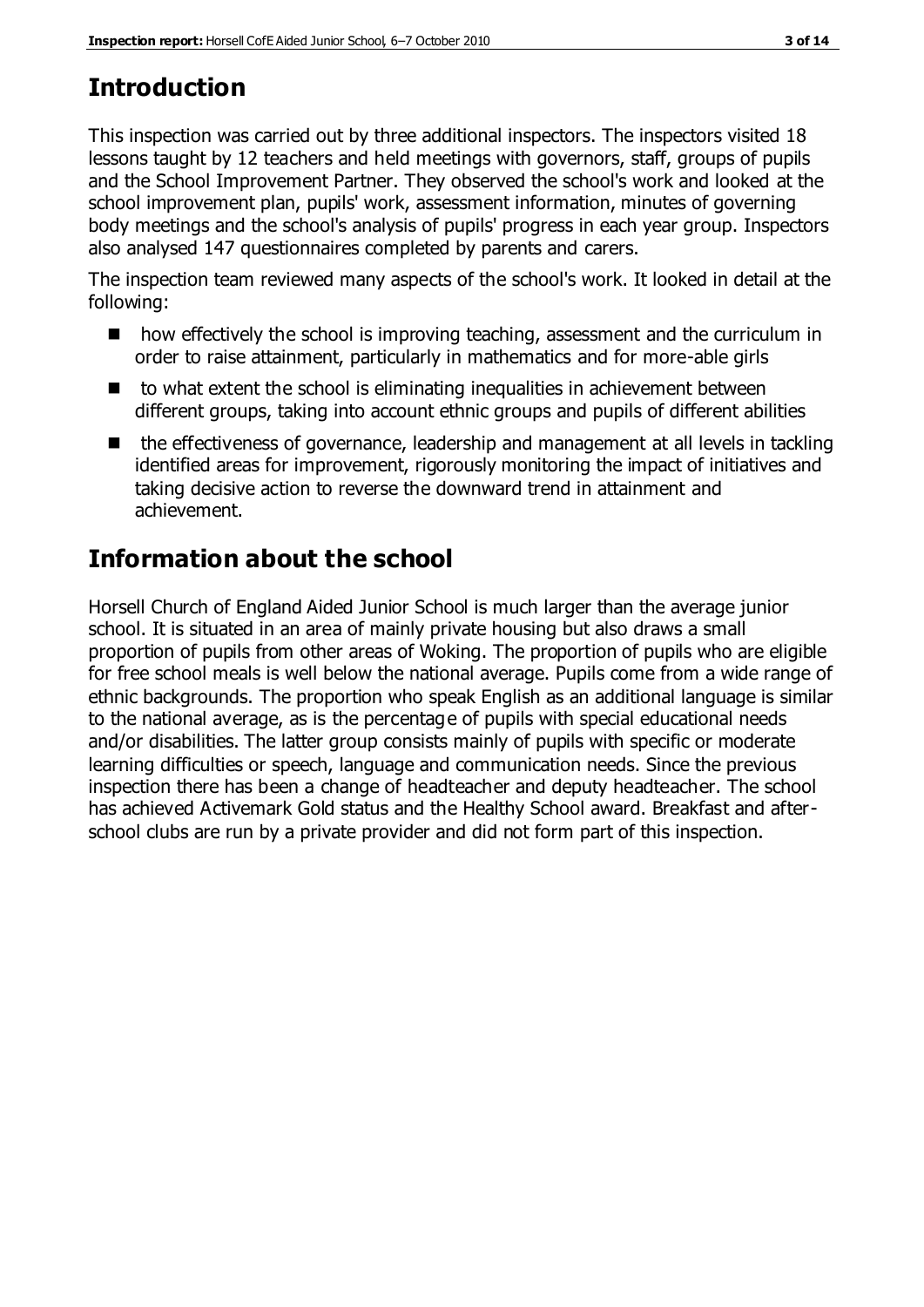## **Inspection judgements**

| Overall effectiveness: how good is the school?  |  |
|-------------------------------------------------|--|
| The school's capacity for sustained improvement |  |

#### **Main findings**

In accordance with section 13(3) of the Education Act 2005, Her Majesty's Chief Inspector is of the opinion that this school requires special measures because it is failing to give its pupils an acceptable standard of education and the persons responsible for leading, managing or governing the school are not demonstrating the capacity to secure the necessary improvement.

Since it was last inspected, the school has been through a period of significant upheaval, due to a major building project, roofing problems and changes in its leadership and management. During this time, there has been a marked decline in pupils' attainment and achievement. Although the standards achieved in national tests have remained above the national average, they have fallen significantly from the high levels achieved three years ago. A recent focus on improving pupils' writing skills helped to boost attainment in the Year 6 English tests in 2010, but there was a further dip in mathematics, where girls, in particular, underachieved. The more-able pupils are not challenged sufficiently as they move through the school. As a result, too few reach the levels they are capable of achieving by the time they leave. Overall, pupils do not make enough progress during their time in the school and achievement is inadequate. By contrast, pupils with special educational needs and/or disabilities make good progress because they receive specific support in lessons and through additional tuition in small groups.

Parents are very appreciative of the way the school cares for their children and keeps them safe from harm. These are among the school's strongest features, all of which confirm that it is very successful in promoting pupils' personal development and wellbeing. High attendance, good behaviour and pupils' very positive attitudes to learning help to create a calm and productive working environment. The school's strong Christian ethos underpins pupils' good spiritual, moral and social development. A wide range of sporting activities and a strong focus on healthy eating help pupils to stay fit. Participation in an exciting variety of musical events, visits and links with the local community and schools in other parts of the world greatly enhance pupils' cultural awareness and help to prepare them well for future life.

The contrast between pupils' academic performance and their good personal development has arisen because the school's leadership and management have not taken sufficiently prompt and decisive action to halt the decline in achievement that began in 2008. While it is likely that staff changes and accommodation issues have played a part, there are, nevertheless, key weaknesses in the procedures for tracking pupils' progress and the way senior leaders interpret and use assessment data to drive improvement across the school. While the teaching observed during this inspection was all at least satisfactory, with some examples of good and outstanding practice, there are inconsistencies between classes and not enough consistently good teaching to enable pupils to make up lost ground. This is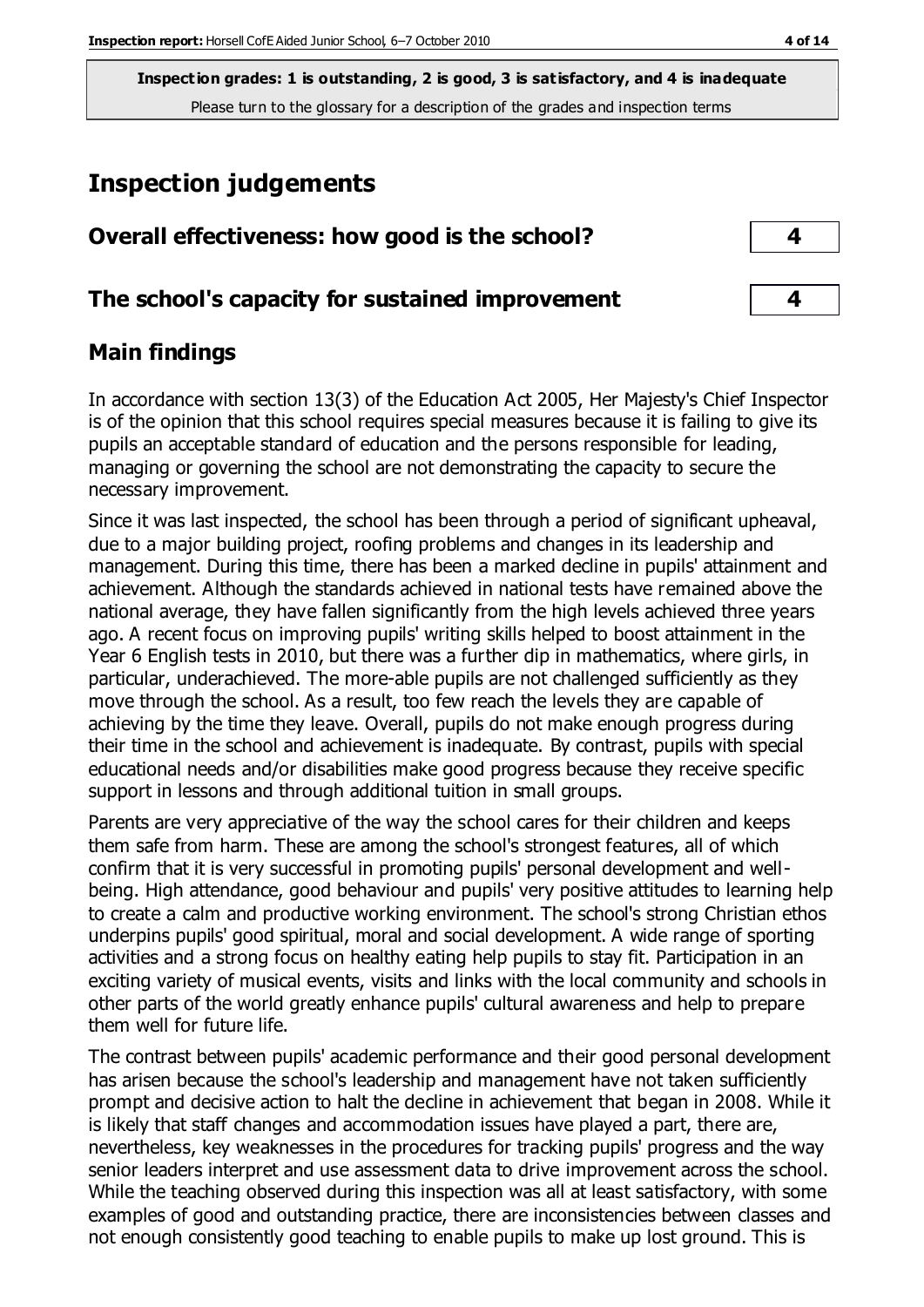because teachers are not made fully aware of the shortfall in pupils' learning in relation to their starting points and consequently do not always set sufficiently challenging work. In addition, too many new systems and initiatives have been introduced over a relatively short period to allow teachers the time to embed them fully and review their effectiveness. Most staff with leadership responsibilities are in the early stages of developing these roles and have too little influence on determining priorities and monitoring the impact of the school's work. The school's self-evaluation is over-generous in a number of areas. For these reasons the school's capacity for sustained improvement is inadequate.

#### **What does the school need to do to improve further?**

- Accelerate pupils' progress in order to raise their attainment in English and mathematics by:
	- ensuring that the more-able pupils are always given work that challenges and extends them
	- analysing the reasons why girls underachieve in mathematics and implementing consistent teaching strategies that build their confidence and understanding
	- giving pupils more opportunities to write at length independently in order to improve the fluency of their writing.
- **E** Ensure that teaching is consistently good in all year groups by:
	- ensuring all teachers take responsibility for assessing pupils' progress regularly throughout the year and making sure they are on track to meet challenging targets in relation to their initial starting points
	- checking the accuracy of teachers' assessments so that there is whole-school agreement about levels of attainment and what constitutes good and satisfactory progress
	- eliminating inconsistencies between classes and year groups so that all groups of pupils are given work that challenges and extends their thinking.
- Increase the effectiveness of leadership, management and governance in driving improvement by:
	- evaluating all aspects of the school's work with greater rigour  $\equiv$
	- giving senior and middle leaders more autonomy and accountability for driving improvement and monitoring pupils' progress
	- involving teachers in checking their pupils' progress from term to term and taking swift action to tackle early signs of underachievement
	- ensuring that the school improvement plan includes precise actions, timescales and measurable targets for improvement so that staff and governors can evaluate the impact of actions taken.

#### **Outcomes for individuals and groups of pupils 4**

Attainment on entry to the school is high. Over the past few years pupils in Years 3 and 4 have not built sufficiently well on their existing knowledge and skills. Inconsistencies in the rate of progress between classes, year groups and different groups of pupils have left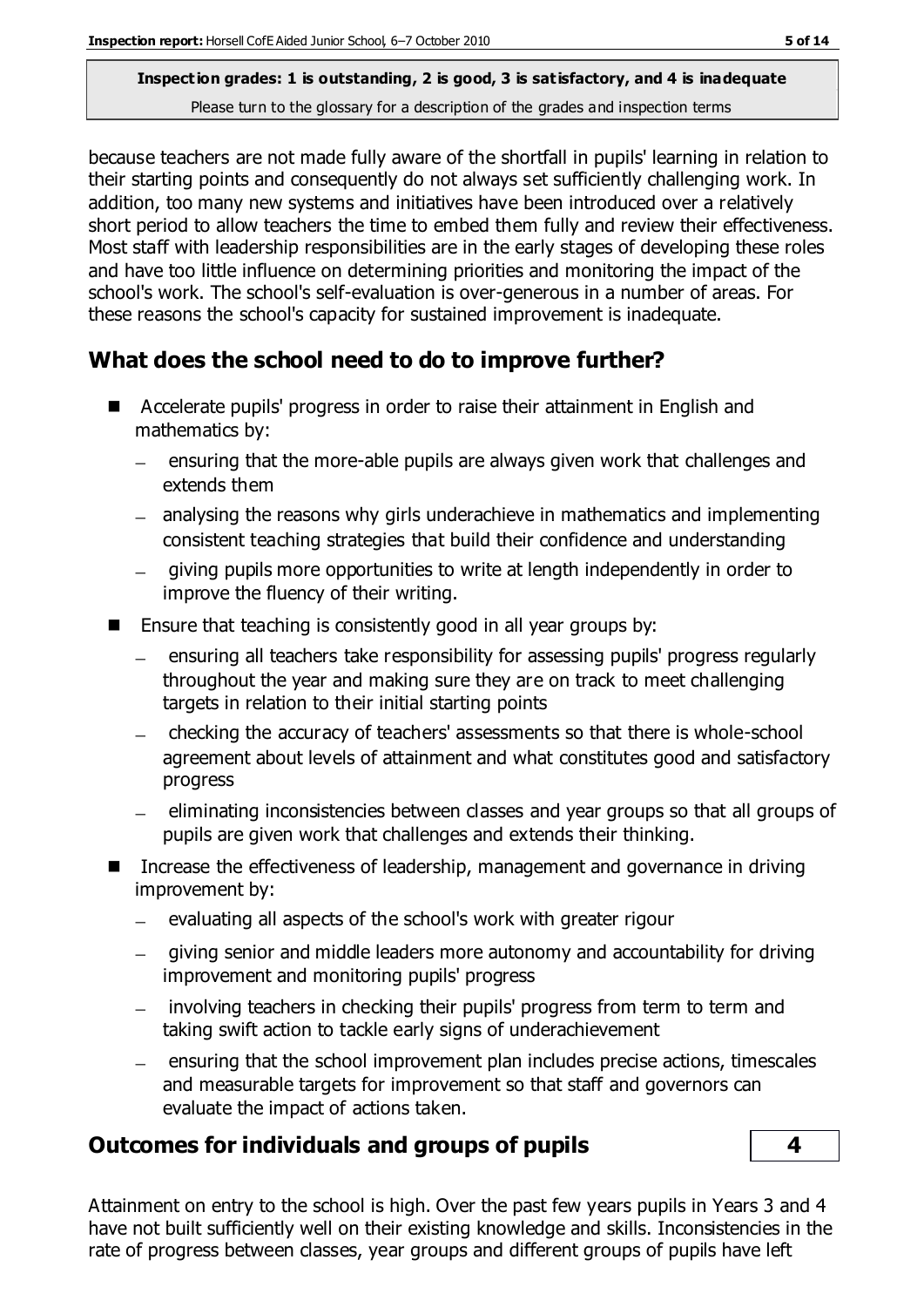teachers in Years 5 and 6 with too much to do to make up the deficits in learning, especially for the more-able pupils, who do not have a secure grasp of higher order skills in writing and mathematics. For example, in a good literacy lesson in Year 6, pupils were able to articulate their ideas confidently but many struggled to translate this into wellconstructed, flowing prose when working independently. Effective support from teaching assistants and carefully planned small-group learning opportunities ensure that pupils with specific and moderate learning difficulties make good progress and attain higher standards than their counterparts nationally.

Girls, especially the more-able, do not reach their full potential in mathematics because they often lack confidence in their own ability. Lesson observations show that pupils' understanding of mathematical concepts is sometimes insecure because learning has not been built on solid foundations. This was evident when a group of Year 6 pupils were confused about how to calculate angles. In another Year 6 mathematics lesson, insufficient challenge for the more-able pupils led to their completing tasks quickly and easily. By contrast, pupils in a Year 5 lesson made excellent progress in working out fractions of numbers because the teacher adjusted the tasks effectively to take account of pupils' misconceptions and used these to move learning forward. When pupils thoroughly understand and are challenged by their work, enjoyment levels rise and they are well motivated to learn.

Pupils take part with great enthusiasm in the wide range of clubs and other activities that the school provides. They enjoy taking responsibility, for example as school councillors, prefects and house captains, and older pupils run activities for younger ones during breaks. Behaviour in lessons is consistently good and often exemplary, but a few pupils expressed concerns about the behaviour of others at playtime. Through 'Operation Greenfingers', pupils are developing a good awareness of the importance of recycling and composting. The 'Allotment Club' takes pride in growing its own produce. Close links with the church and local community make an important contribution to pupils' all-round development.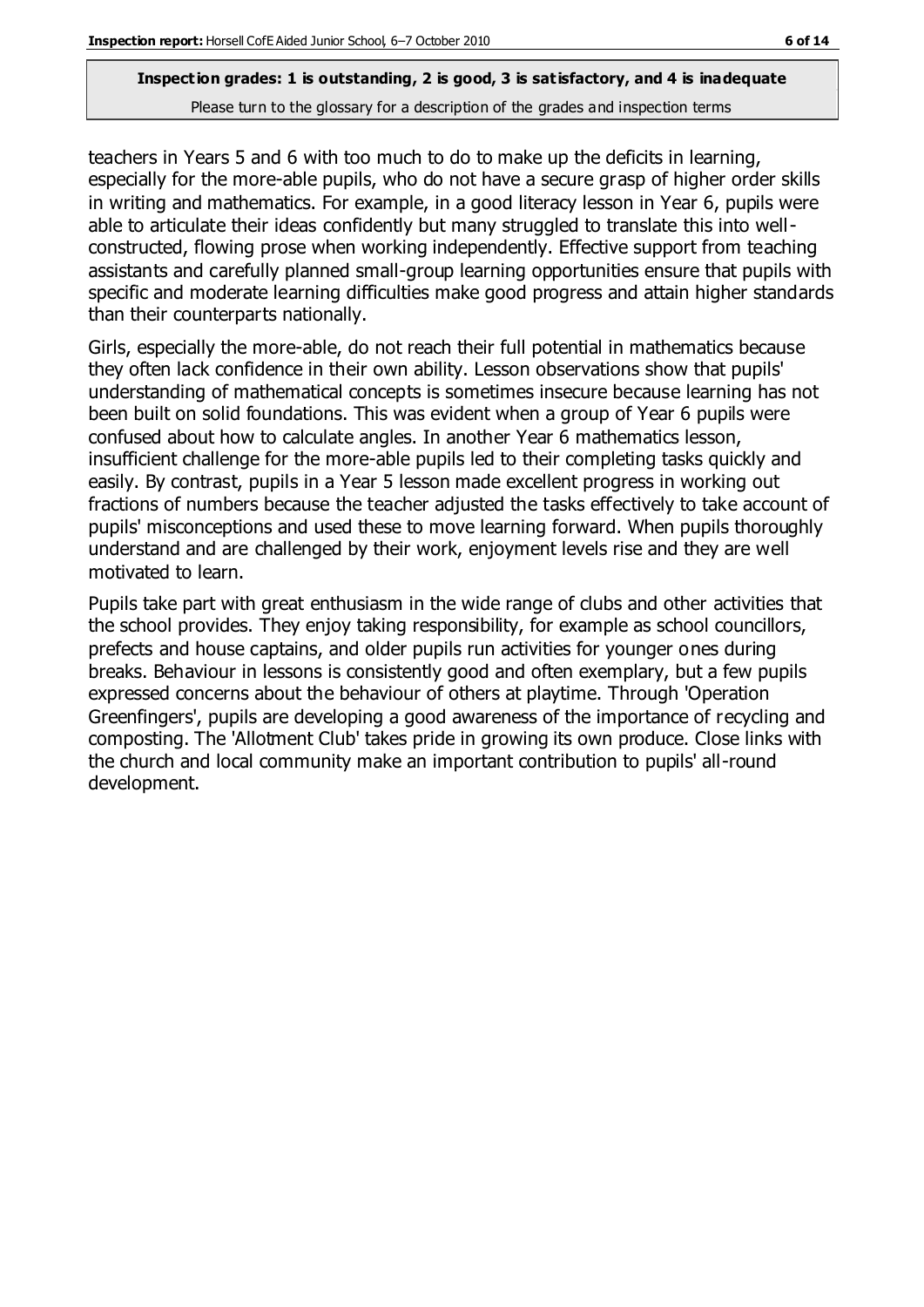# **Inspection grades: 1 is outstanding, 2 is good, 3 is satisfactory, and 4 is inadequate**

Please turn to the glossary for a description of the grades and inspection terms

#### These are the grades for pupils' outcomes

| Pupils' achievement and the extent to which they enjoy their learning                                                     | 4                       |
|---------------------------------------------------------------------------------------------------------------------------|-------------------------|
| Taking into account:<br>Pupils' attainment <sup>1</sup>                                                                   | 2                       |
| The quality of pupils' learning and their progress                                                                        | 4                       |
| The quality of learning for pupils with special educational needs and/or disabilities<br>and their progress               | 2                       |
| The extent to which pupils feel safe                                                                                      | $\overline{\mathbf{2}}$ |
| Pupils' behaviour                                                                                                         | 2                       |
| The extent to which pupils adopt healthy lifestyles                                                                       | 2                       |
| The extent to which pupils contribute to the school and wider community                                                   | $\overline{2}$          |
| The extent to which pupils develop workplace and other skills that will contribute to<br>their future economic well-being | $\overline{\mathbf{2}}$ |
| Taking into account:<br>Pupils' attendance <sup>1</sup>                                                                   | 1                       |
| The extent of pupils' spiritual, moral, social and cultural development                                                   | $\overline{\mathbf{2}}$ |

<sup>1</sup> The grades for attainment and attendance are: 1 is high; 2 is above average; 3 is broadly average; and 4 is low

#### **How effective is the provision?**

The curriculum, which until recently was planned mainly around content in each subject, is currently being reviewed in order to place greater emphasis on the teaching of basic skills through cross-curricular approaches to learning. For example, Year 4 pupils combined learning in history, design and technology, English and mathematics as part of their topic on the Tudors. Although there are signs of improvement in pupils' achievement in writing, there are still too few opportunities for pupils to write independently and at length. Often, teachers limit the scope of writing by giving pupils a framework to follow. In mathematics, pupils are taught in ability sets within each year group, which is enabling teachers to meet pupils needs more effectively. However, in some lessons, the planned activities are not sufficiently fine-tuned to ensure learning builds effectively on pupils' existing knowledge and skills or to enable them to make up lost ground.

New assessment procedures have been introduced that are helping teachers to acquire a sharper understanding of each pupil's level of attainment. Teachers are beginning to use this assessment information more effectively when planning work for pupils on a day-today basis. This does not sufficiently take into account how much ground pupils may have lost in previous years, so teachers do not build in sufficient additional challenge to compensate for this. Some teachers make effective use of pupils' targets to focus their learning in lessons but this is too inconsistent. There is also too much variation in the usefulness of teachers' marking in showing pupils the next steps in learning. In the good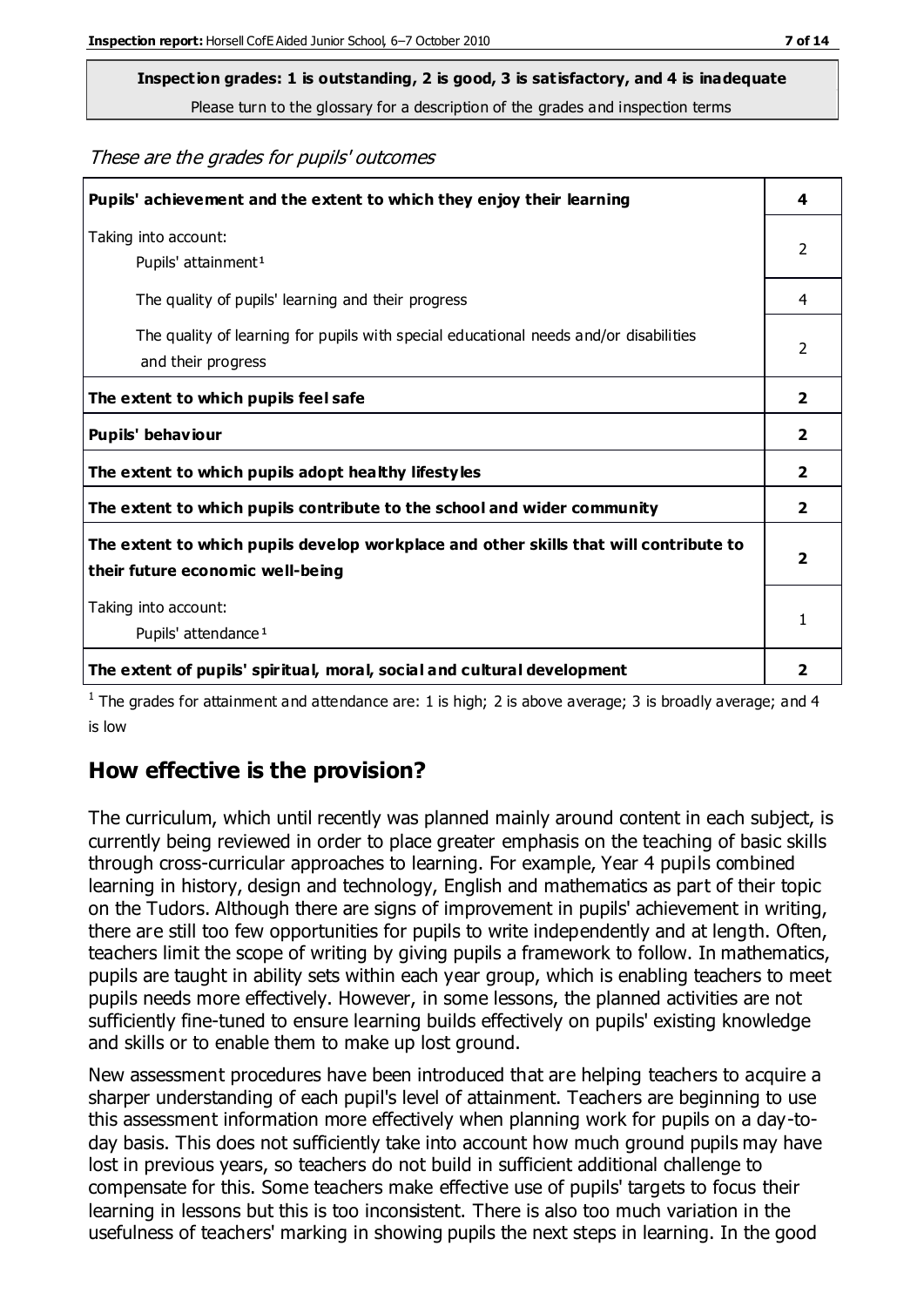lessons, teachers keep pupils tightly focused on the purpose of the learning and check their understanding at regular intervals. Where this does not happen, progress is less secure.

Pupils with behavioural difficulties are well supported in lessons by teaching assistants who encourage them and remind them of the expectations in their 'behaviour plans'. Adults care for pupils very well and keep them safe from harm. Effective liaison with external agencies ensures good support and guidance for pupils who are potentially vulnerable and those with specific additional needs.

These are the grades for the quality of provision

| The quality of teaching                                                                                    |  |
|------------------------------------------------------------------------------------------------------------|--|
| Taking into account:                                                                                       |  |
| The use of assessment to support learning                                                                  |  |
| The extent to which the curriculum meets pupils' needs, including, where relevant,<br>through partnerships |  |
| The effectiveness of care, guidance and support                                                            |  |

#### **How effective are leadership and management?**

The headteacher effectively promotes an ethos of care and has a clear vision for promoting pupils' independent learning skills and all-round development. The governing body is rigorous in ensuring that all staff are suitably vetted and appropriately trained and equipped to deal with child protection issues. Robust health and safety measures and risk assessments ensure that pupils are kept secure. Governors and senior leaders promote community cohesion effectively through effective partnerships with both the local community and those further afield, such as links with schools in China and Madagascar. An action plan is in place to further extend this work.

Senior leaders have not been quick enough in tackling the root causes of underachievement and halting the decline in attainment, particularly in mathematics. The procedures whereby senior leaders monitor the progress of individuals and groups of pupils towards challenging targets are inadequate. Pupils' progress is not tracked carefully enough from term to term to identify any who are not on target. As a result, end-of-year assessments in each year group revealed too many pupils who had made insufficient or barely satisfactory progress during the last school year. The school improvement plan lacks precision about what the school needs to do to make significant progress, for example in accelerating progress for girls in mathematics. It does not contain sufficiently sharp and measurable targets and timescales by which the governing body and senior leaders can judge the success of initiatives. There is a lack of robust and rigorous analysis of the progress made by different ethnic and ability groups. As a result, there are inequalities which the school has not tackled with enough rigour. The governing body has a visible presence in school and has vigorously challenged senior leaders to improve pupils' achievement. Governors are aware that recent improvements are not yet securely embedded throughout the school. However, they are not always given full explanations of the extent of pupils' underachievement.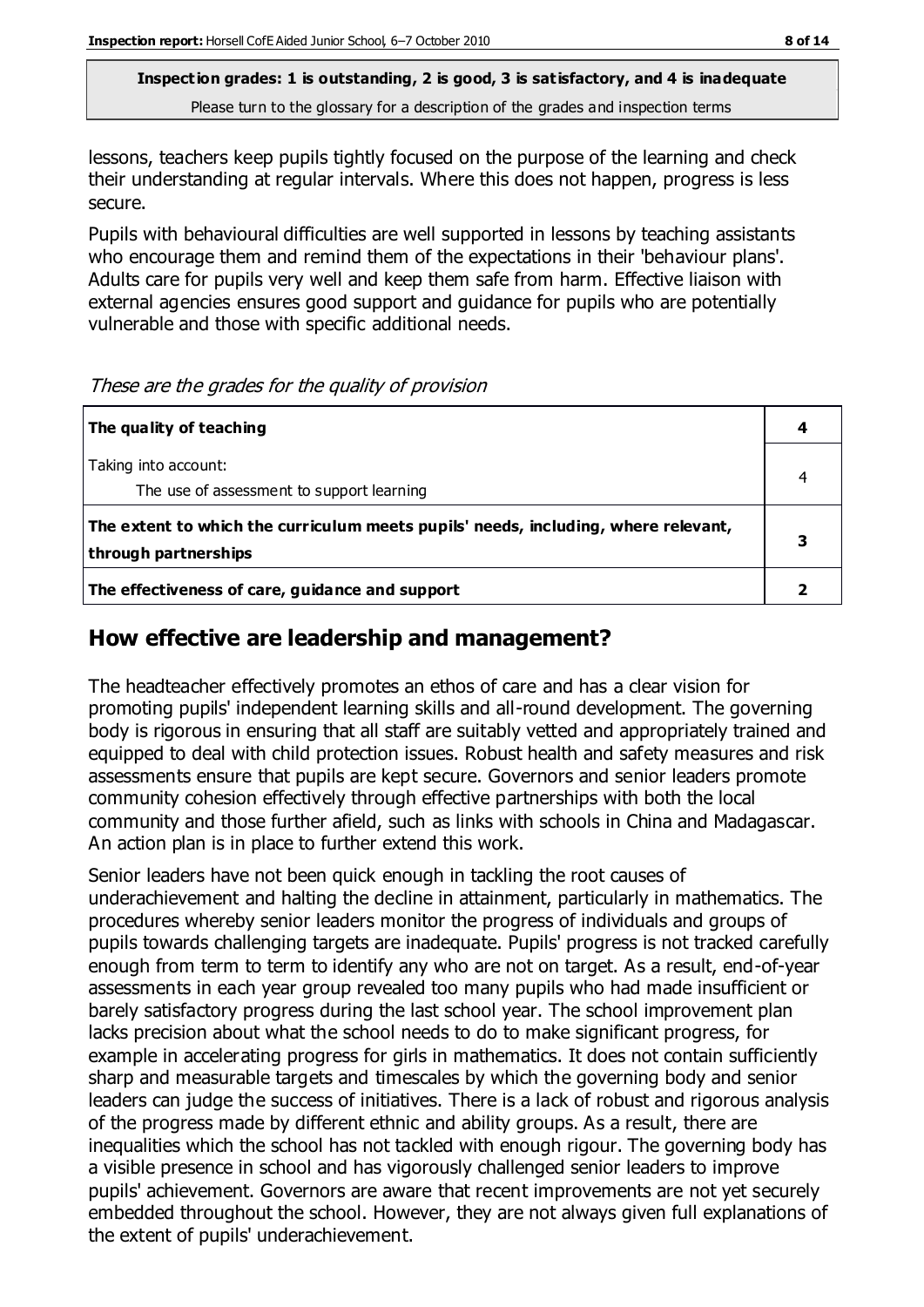These are the grades for leadership and management

**Inspection grades: 1 is outstanding, 2 is good, 3 is satisfactory, and 4 is inadequate**

Please turn to the glossary for a description of the grades and inspection terms

| 4<br>4<br>The leadership and management of teaching and learning<br>3<br>3<br>3<br>4<br>2 |                                                                                                                                                                  |  |
|-------------------------------------------------------------------------------------------|------------------------------------------------------------------------------------------------------------------------------------------------------------------|--|
|                                                                                           | The effectiveness of leadership and management in embedding ambition and driving<br>improvement                                                                  |  |
|                                                                                           | Taking into account:                                                                                                                                             |  |
|                                                                                           |                                                                                                                                                                  |  |
|                                                                                           | The effectiveness of the governing body in challenging and supporting the<br>school so that weaknesses are tackled decisively and statutory responsibilities met |  |
|                                                                                           | The effectiveness of the school's engagement with parents and carers                                                                                             |  |
|                                                                                           | The effectiveness of partnerships in promoting learning and well-being                                                                                           |  |
|                                                                                           | The effectiveness with which the school promotes equality of opportunity and tackles<br>discrimination                                                           |  |
|                                                                                           | The effectiveness of safeguarding procedures                                                                                                                     |  |
| 2                                                                                         | The effectiveness with which the school promotes community cohesion                                                                                              |  |
| 4                                                                                         | The effectiveness with which the school deploys resources to achieve value for money                                                                             |  |

#### **Views of parents and carers**

Approximately 40% of parents responded to the inspection questionnaire. Most of these parents have positive views of the school. Of those who expressed concerns about their child's progress, most felt that this was because of insufficient challenge. Inspectors found that for some pupils, particularly the more-able, there is insufficient challenge. During the inspection, pupils behaved well.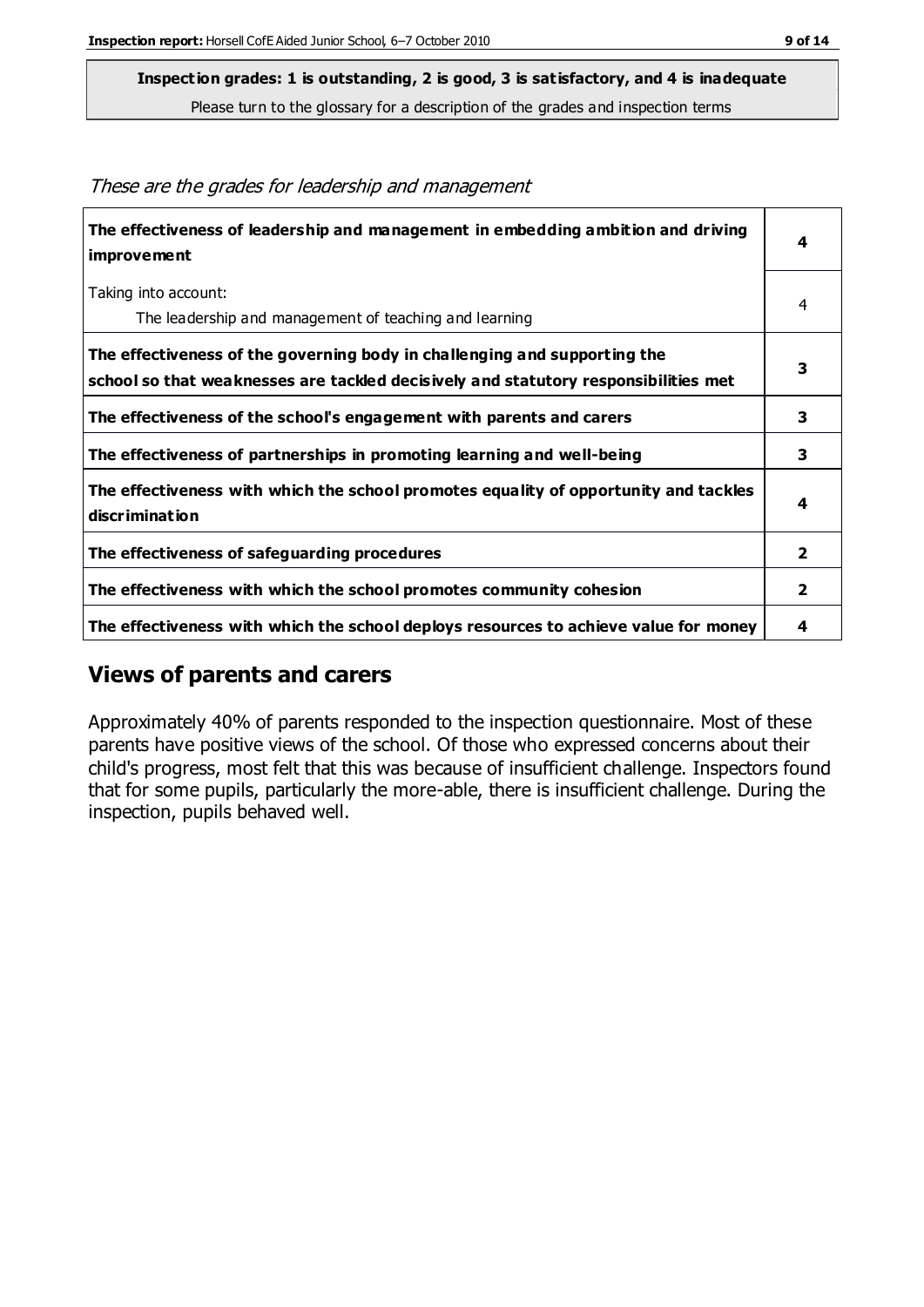#### **Responses from parents and carers to Ofsted's questionnaire**

Ofsted invited all the registered parents and carers of pupils registered at Horsell Church of England Aided Junior School to complete a questionnaire about their views of the school.

In the questionnaire, parents and carers were asked to record how strongly they agreed with 13 statements about the school.

The inspection team received 147 completed questionnaires by the end of the on-site inspection. In total, there are 358 pupils registered at the school.

| <b>Statements</b>                                                                                                                                                                                                                                       | <b>Strongly</b><br>agree |               | <b>Agree</b> |               | <b>Disagree</b> |                | <b>Strongly</b><br>disagree |                |
|---------------------------------------------------------------------------------------------------------------------------------------------------------------------------------------------------------------------------------------------------------|--------------------------|---------------|--------------|---------------|-----------------|----------------|-----------------------------|----------------|
|                                                                                                                                                                                                                                                         | <b>Total</b>             | $\frac{1}{2}$ | <b>Total</b> | $\frac{1}{2}$ | <b>Total</b>    | $\frac{1}{2}$  | <b>Total</b>                | $\frac{1}{2}$  |
| My child enjoys school                                                                                                                                                                                                                                  | 62                       | 42            | 79           | 54            | $\overline{4}$  | 3              | $\mathbf 0$                 | $\mathbf 0$    |
| The school keeps my child<br>safe                                                                                                                                                                                                                       | 75                       | 51            | 66           | 54            | $\mathbf 0$     | $\mathbf 0$    | $\mathbf{1}$                | $\mathbf{1}$   |
| My school informs me about<br>my child's progress                                                                                                                                                                                                       | 24                       | 16            | 94           | 64            | 16              | 11             | $\overline{2}$              | $\mathbf{1}$   |
| My child is making enough<br>progress at this school                                                                                                                                                                                                    | 29                       | 20            | 87           | 59            | 15              | 10             | 3                           | $\overline{2}$ |
| The teaching is good at this<br>school                                                                                                                                                                                                                  | 37                       | 25            | 94           | 64            | 3               | $\overline{2}$ | $\mathbf{1}$                | $\mathbf{1}$   |
| The school helps me to<br>support my child's learning                                                                                                                                                                                                   | 36                       | 24            | 88           | 60            | 17              | 12             | $\overline{2}$              | $\mathbf{1}$   |
| The school helps my child to<br>have a healthy lifestyle                                                                                                                                                                                                | 42                       | 29            | 92           | 63            | 4               | 3              | $\mathbf 0$                 | $\mathbf 0$    |
| The school makes sure that<br>my child is well prepared for<br>the future (for example<br>changing year group,<br>changing school, and for<br>children who are finishing<br>school, entering further or<br>higher education, or entering<br>employment) | 57                       | 39            | 75           | 51            | 3               | $\overline{2}$ | $\mathbf{1}$                | 1              |
| The school meets my child's<br>particular needs                                                                                                                                                                                                         | 28                       | 19            | 92           | 63            | 13              | 9              | 3                           | $\overline{2}$ |
| The school deals effectively<br>with unacceptable behaviour                                                                                                                                                                                             | 30                       | 20            | 91           | 62            | 17              | 12             | $\overline{2}$              | $\mathbf{1}$   |
| The school takes account of<br>my suggestions and concerns                                                                                                                                                                                              | 25                       | 17            | 92           | 63            | 13              | 9              | $\overline{4}$              | 3              |
| The school is led and<br>managed effectively                                                                                                                                                                                                            | 36                       | 24            | 82           | 56            | 10              | $\overline{7}$ | 3                           | $\overline{2}$ |
| Overall, I am happy with my<br>child's experience at this<br>school                                                                                                                                                                                     | 46                       | 31            | 83           | 56            | 9               | 6              | $\overline{2}$              | $\mathbf{1}$   |

The table above summarises the responses that parents and carers made to each statement. The percentages indicate the proportion of parents and carers giving that response out of the total number of completed questionnaires. Where one or more parents and carers chose not to answer a particular question, the percentages will not add up to 100%.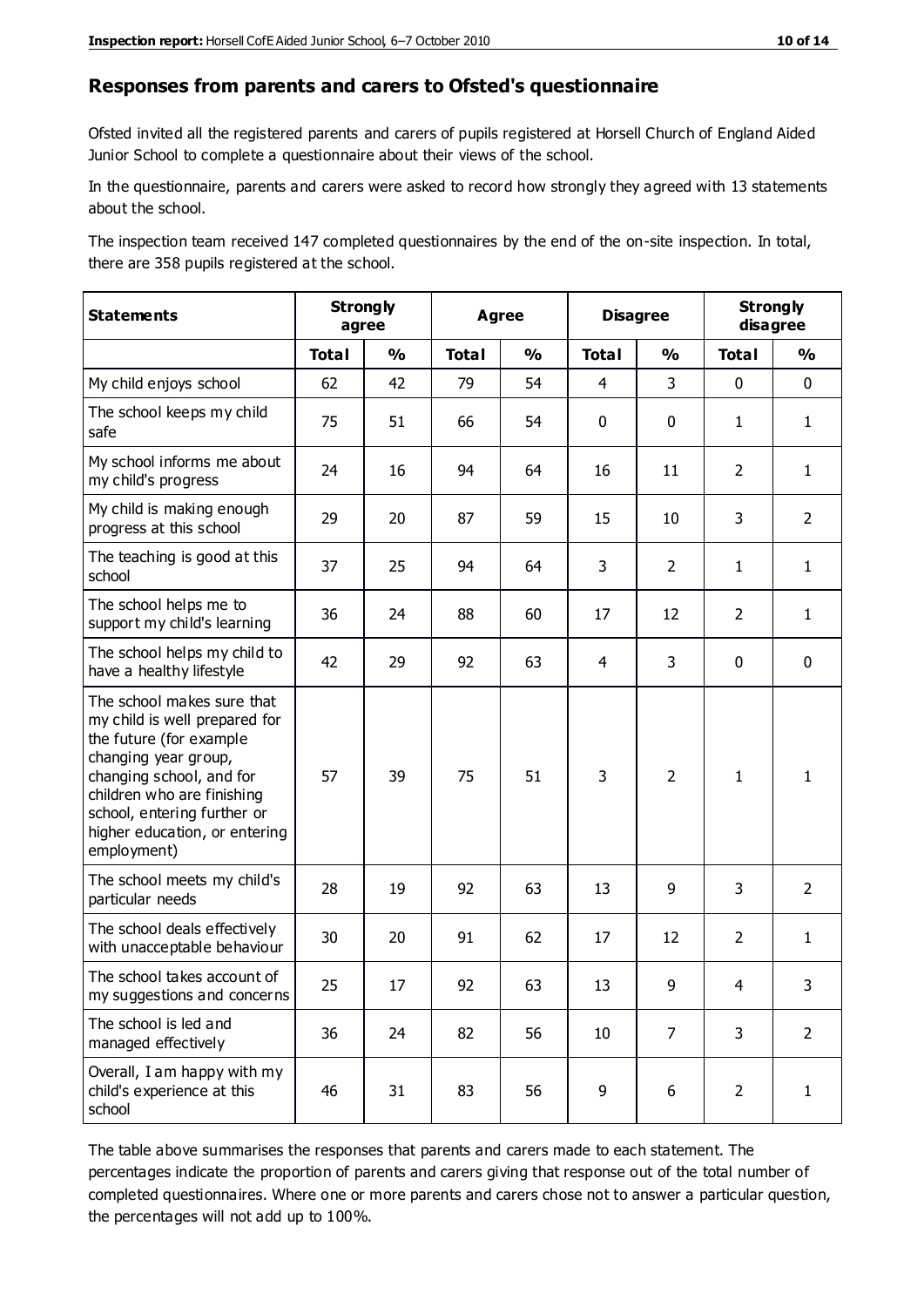## **Glossary**

| Grade   | <b>Judgement</b> | <b>Description</b>                                                                                                                                                                                                            |
|---------|------------------|-------------------------------------------------------------------------------------------------------------------------------------------------------------------------------------------------------------------------------|
| Grade 1 | Outstanding      | These features are highly effective. An outstanding school<br>provides exceptionally well for all its pupils' needs.                                                                                                          |
| Grade 2 | Good             | These are very positive features of a school. A school that<br>is good is serving its pupils well.                                                                                                                            |
| Grade 3 | Satisfactory     | These features are of reasonable quality. A satisfactory<br>school is providing adequately for its pupils.                                                                                                                    |
| Grade 4 | Inadequate       | These features are not of an acceptable standard. An<br>inadequate school needs to make significant improvement<br>in order to meet the needs of its pupils. Ofsted inspectors<br>will make further visits until it improves. |

#### **What inspection judgements mean**

#### **Overall effectiveness of schools**

|                       | Overall effectiveness judgement (percentage of schools) |      |                     |                   |
|-----------------------|---------------------------------------------------------|------|---------------------|-------------------|
| <b>Type of school</b> | <b>Outstanding</b>                                      | Good | <b>Satisfactory</b> | <b>Inadequate</b> |
| Nursery schools       | 58                                                      | 36   | 4                   | 2                 |
| Primary schools       | 8                                                       | 43   | 40                  | 9                 |
| Secondary schools     | 10                                                      | 35   | 42                  | 13                |
| Sixth forms           | 13                                                      | 39   | 45                  | 3                 |
| Special schools       | 33                                                      | 42   | 20                  | 4                 |
| Pupil referral units  | 18                                                      | 40   | 29                  | 12                |
| All schools           | 11                                                      | 42   | 38                  | 9                 |

New school inspection arrangements were introduced on 1 September 2009. This means that inspectors now make some additional judgements that were not made previously.

The data in the table above are for the period 1 September 2009 to 31 March 2010 and are the most recently published data available (see **[www.ofsted.gov.uk](http://www.ofsted.gov.uk/)**). Please note that the sample of schools inspected during the autumn and spring terms 2009/10 was not representative of all schools nationally, as weaker schools are inspected more frequently than good or outstanding schools.

Percentages are rounded and do not always add exactly to 100. Secondary school figures include those that have sixth forms, and sixth form figures include only the data specifically for sixth form inspection judgements.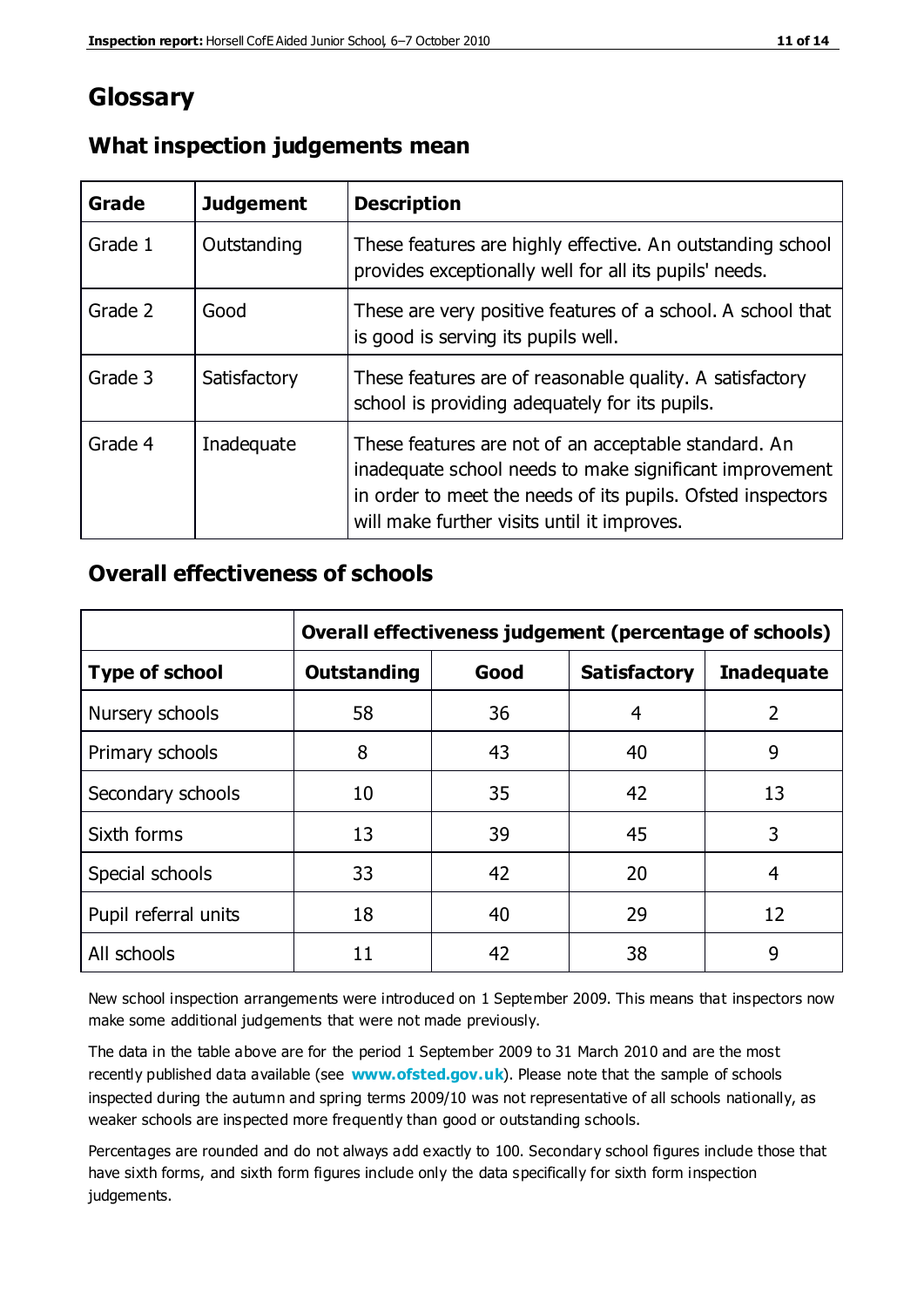# **Common terminology used by inspectors**

| Achievement:                  | the progress and success of a pupil in their learning,<br>development or training.                                                                                                                                                          |  |  |
|-------------------------------|---------------------------------------------------------------------------------------------------------------------------------------------------------------------------------------------------------------------------------------------|--|--|
| Attainment:                   | the standard of the pupils' work shown by test and<br>examination results and in lessons.                                                                                                                                                   |  |  |
| Capacity to improve:          | the proven ability of the school to continue<br>improving. Inspectors base this judgement on what<br>the school has accomplished so far and on the quality<br>of its systems to maintain improvement.                                       |  |  |
| Leadership and management:    | the contribution of all the staff with responsibilities,<br>not just the headteacher, to identifying priorities,<br>directing and motivating staff and running the school.                                                                  |  |  |
| Learning:                     | how well pupils acquire knowledge, develop their<br>understanding, learn and practise skills and are<br>developing their competence as learners.                                                                                            |  |  |
| <b>Overall effectiveness:</b> | inspectors form a judgement on a school's overall<br>effectiveness based on the findings from their<br>inspection of the school. The following judgements,<br>in particular, influence what the overall effectiveness<br>judgement will be. |  |  |
|                               | The school's capacity for sustained<br>improvement.                                                                                                                                                                                         |  |  |
|                               | Outcomes for individuals and groups of pupils.                                                                                                                                                                                              |  |  |
|                               | The quality of teaching.                                                                                                                                                                                                                    |  |  |
|                               | The extent to which the curriculum meets<br>pupils' needs, including, where relevant,<br>through partnerships.                                                                                                                              |  |  |
|                               | The effectiveness of care, guidance and<br>support.                                                                                                                                                                                         |  |  |
| Progress:                     | the rate at which pupils are learning in lessons and<br>over longer periods of time. It is often measured by<br>comparing the pupils' attainment at the end of a key                                                                        |  |  |

stage with their attainment when they started.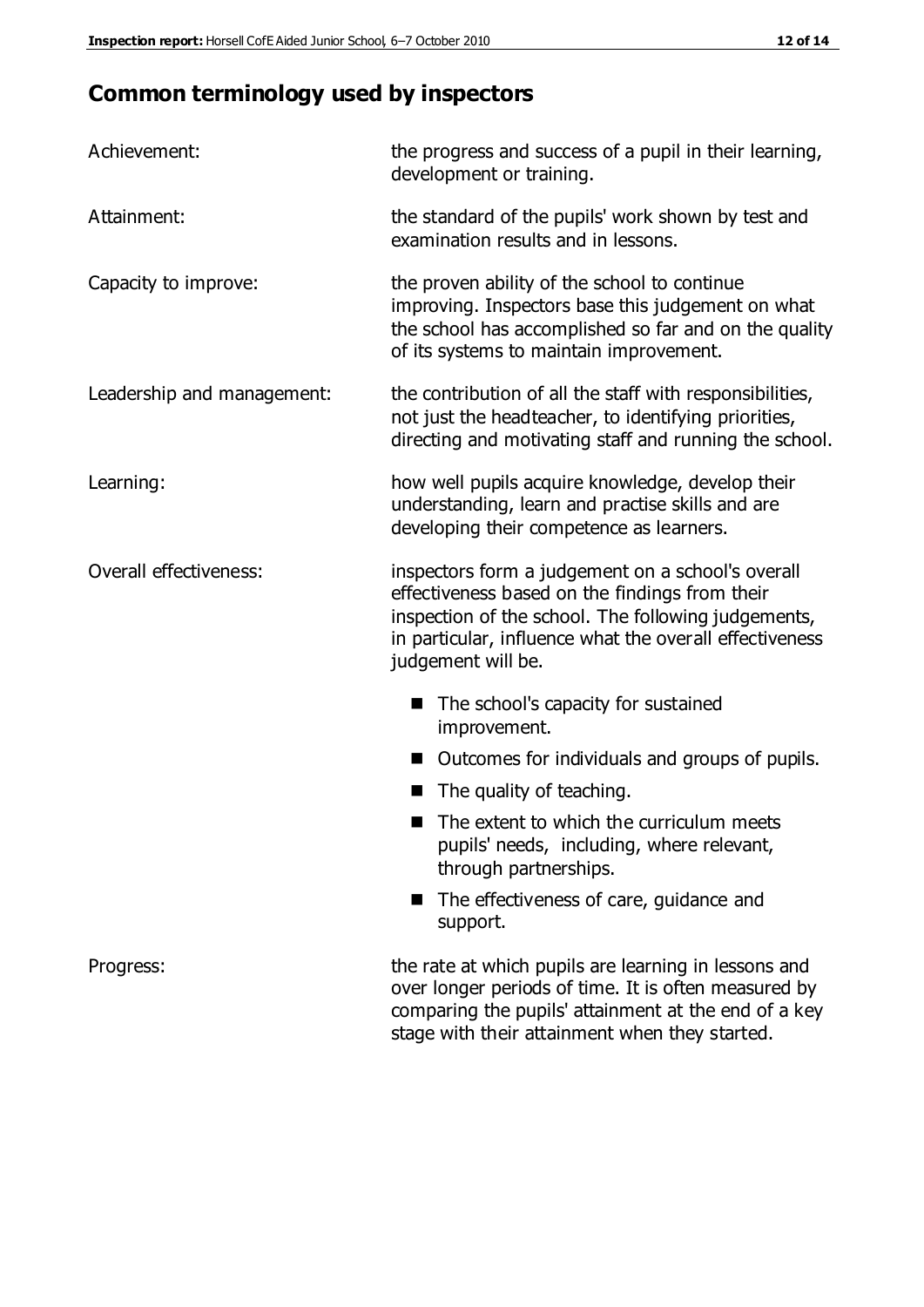#### **This letter is provided for the school, parents and carers to share with their children. It describes Ofsted's main findings from the inspection of their school.**

8 October 2010

#### Dear Pupils

#### **Inspection of Horsell Church of England Aided Junior School, Woking, GU21 4TA**

Thank you for your warm welcome when we visited your school. We enjoyed talking to you and looking at some of your lessons. We found out that the school does some things well:

- attendance is excellent and pupils work hard
- $\blacksquare$  teachers look after you and keep you safe
- you enjoy being at school and develop into well-rounded young people
- you take your responsibilities for different jobs seriously and behave well
- you have a good understanding of how to keep safe, fit and healthy
- $\blacksquare$  the school provides you with a good variety of opportunities to take part in sports, musical activities and visits that enrich your learning.

By the time you leave, your attainment is above average. However, many of you are capable of making faster progress as you move through the school, especially in writing and mathematics. Those of you who find learning easy are not always given work that challenges you and the girls do less well than the boys in mathematics.

The people who run the school are not keeping a close enough eye on the progress you make each term, so some of you fall behind where you should be by the end of each year.

We have judged that your school needs 'special measures' and have asked the staff and governors to take urgent action to bring about the following improvements:

- help those pupils who are falling behind to make faster progress so that they reach higher standards by the time they leave.
- make sure the teaching is consistently good in every class and that teachers and senior leaders check pupils' progress very carefully from term to term.

The school will be given extra support to make sure that it improves more quickly than it has been doing recently. Inspectors will visit the school regularly to check how well you are doing. You can all help by continuing to behave well and working hard.

Yours sincerely

Carole Skinner Lead inspector